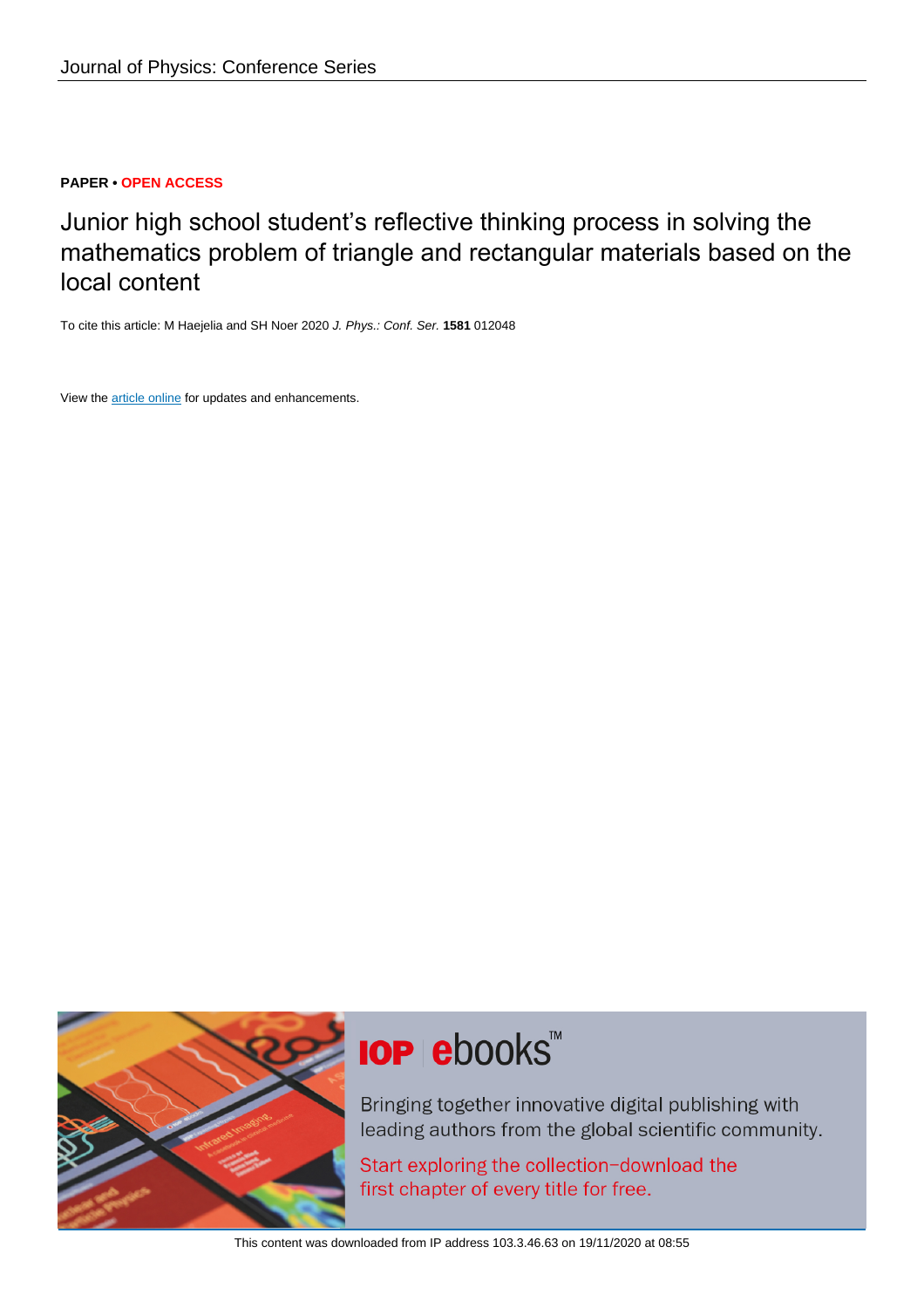Journal of Physics: Conference Series **1581** (2020) 012048

# **Junior high school student's reflective thinking process in solving the mathematics problem of triangle and rectangular materials based on the local content**

## **M Haejelia<sup>1</sup> and SH Noer<sup>2</sup>**

<sup>1</sup>Mathematics Education, Graduate Program, University of Lampung. Jl. Prof. Dr. Sumantri Brojonegoro. No. 1, Bandar Lampung, Indonesia 35141 <sup>2</sup>Department of Mathematics and Science Education, University of Lampung, Jl. Prof. Dr. Sumantri Brojonegoro. No. 1, Bandar Lampung, Indonesia 35141

E-mail: maiyahaejelia06@gmail.com

**Abstract.** The ability of reflective thinking is the ability to connect the knowledge which students get with the preseding knowledge, so there are conclusions to solve new problems. In order to motivate the students to solve the problems given, the researcher wants to associate the mathematical problems that are given to the students by associating something which which was the local context to them. This study describes the reflective thinking of students in solving triangular and rectangular mathematical problems. This study used a qualitative descriptive study with the students of class VIIIC at SMP Negeri 17 Pesawaran as a research subject consisting of 32 students which was taken by 5 students. The five subjects are all the students who fulfill all the reflective thinking indicators. The instrument used was a written test in the form of 4 description questions and in the interview's guidelines conducted on the 5 students. Based on the research, the results obtained the students reflective thinking description in solving the mathematical problems which were the three subjects who are able to think reflective in solving mathematical problems and two subjects are quite capable of reflective thinking in solving mathematical problems.

## **1. Introduction**

Learning mathematics is the first step in shaping the science and technology in students, so that their abilities are in accordance with the times. Mathematics is included in the discipline of science and technology because it is considered capable of increasing the students' development potential. According to Susanto [1] that one of the scientific disciplines relating to knowledge and technology development is mathematics which can currently increase the ability to think and contribute to everyday problems and in the world of work, as well as providing support in the development of science and technology.

Another important thing about mathematics is that mathematics trains people about ways of thinking and reasoning in drawing conclusions. For example in the activities of inquiry, exploration, experimentation, showing similarities, differences, and consistency. It is not wrong if one's thinking ability becomes one of the benchmarks for achieving the goals of mathematics learning, especially high order thinking skills, such as the ability to think critically, creatively, logically analytically, and reflectively. As stated by Nitko & Brokhart [2] "the focus of your teaching should be on student achievement as well as on the learning process". Therefore, learning success can be seen based on the students' thinking abilities and learning achievements.

Content from this work may be used under the terms of the Creative Commons Attribution 3.0 licence. Any further distribution of this work must maintain attribution to the author(s) and the title of the work, journal citation and DOI. Published under licence by IOP Publishing Ltd 1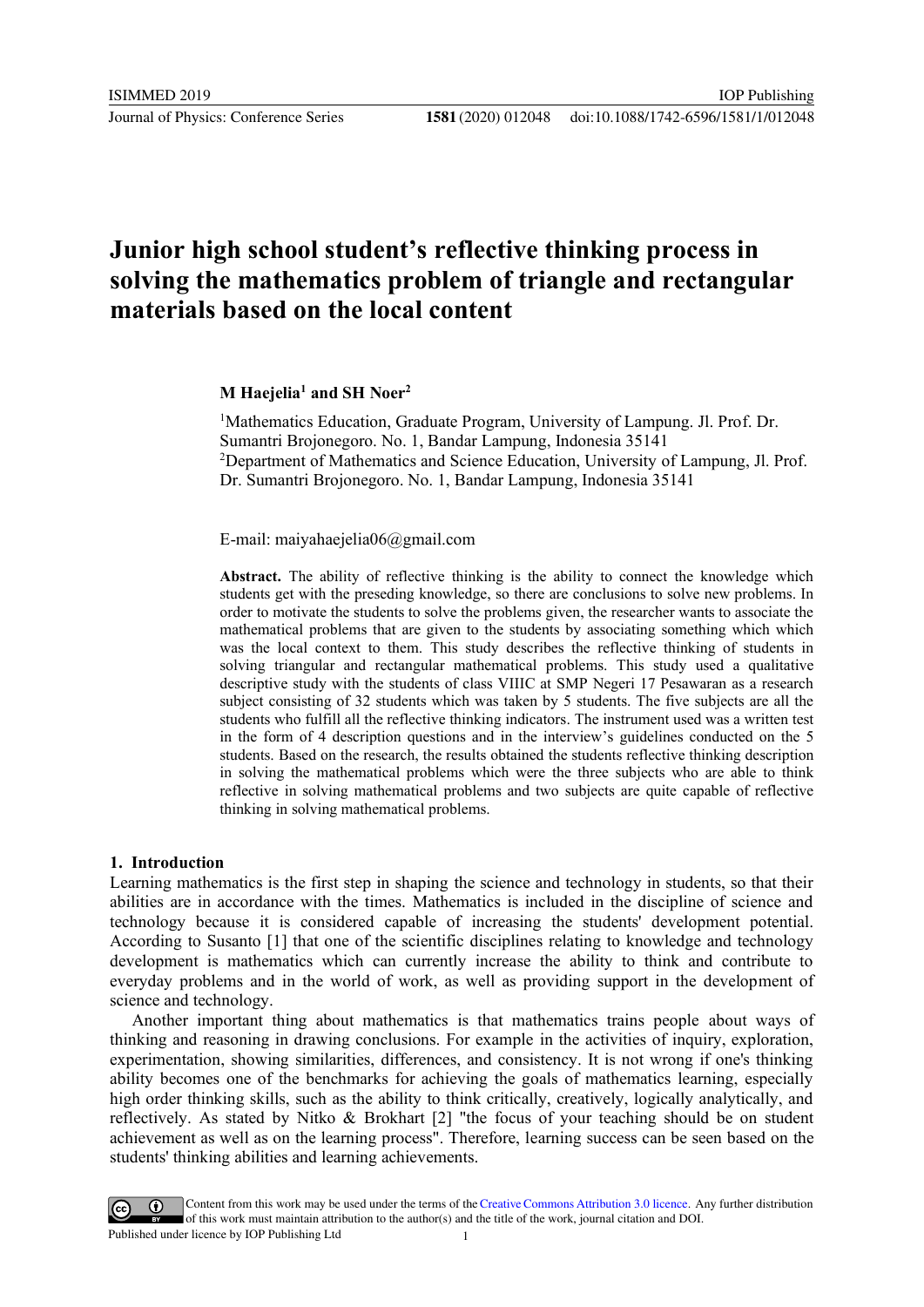#### doi:10.1088/1742-6596/1581/1/012048

Learning activities that emphasize the learning process will certainly bring the thinking activities in various forms and levels. The thought process that is built from the beginning in an effort to solve a problem should take place intentionally and through to completion. Completeness in this case is meant that the students must undergo the process so that they have been trained and have the opportunity to empower and function their abilities so that they understand and master what they learn and do. Thus students must be trained to have mathematical thinking skills, one of which is mathematical reflective thinking.

The idea of reflective thinking is derived from John Dewey's theory proposed in 1933 Phan [3]. John Dewey defined it as one of the modes of thinking: considerations of active, persistent, and careful against some beliefs or forms of knowledge based on the fundamentals that support the conclusions and future. In the process of teaching and learning, reflective thinking to develop meaningful learning and help students and educators to develop certain skills that may help them to become more vocal and critical and develop expertise in the areas of professionalism. Noer [4] states the ability of reflective thinking in learning is one's ability to give consideration about the learning process. Considerations in the learning process for example about what they know, what they need to know, and how they bridge the gap during the learning process. In the process involves solving problems, formulating conclusions, taking into account related matters, and making decisions. Correspondingly Chee in Mentari [5] states that reflective thinking is an awareness of what is known and what is needed, this is very important to bridge the learning situation gap.

Mathematical reflective thinking ability is one of the abilities needed in mathematics learning. This is due, the target of learning mathematics, and other abilities will be possessed by students well if they are able to realize what is done is right, conclude what should be done if it fails, and evaluate what has been done. Based on the above opinion mathematical reflective thinking ability is very important, by having the ability to think mathematically reflective of course the students will know what is needed in the learning process.

The environment is an excellent resource for students in learning. The environment can be in the form of habits, social environment, local culture, and so forth. Mathematics learning with a cultural approach can not only instill the values of local wisdom of the culture in students but also because the learning will begin based on students 'initial knowledge and will also use what is a part of students' daily lives, namely the culture, the learning will be more meaningful. This is reinforced by the opinion of Arisetiawan [6] who explains that to help the children masterng more formal mathematics, learning mathematics in schools must start from the local culture that develops around. What is close to the lives of students who have a cultural context can be called local content.

Local content can be interpreted all the potential and work in an area that is characteristic of the area. This local content also means that natural and human resources are found in an area. This local content is a combination of knowledge, skills, independence, and ability to adjust education to the actual conditions in each region. So that learning becomes actual and leads to solving problems faced by local communities. In order to motivate students to solve a given problem, the researcher wants to associate the mathematical problems given to students by associating something close to students.

Furthermore, this study was carried out at SMPN 17 Pesawaran, with the reason that mathematics teachers tend to be less optimizing the students' mathematical thinking abilities in learning, especially higher-level thinking skills, namely reflective thinking skills. In addition, in this study triangles and rectangular material were chosen, because the rectangle and triangle material is one of the mathematical material relating to the application of daily life which is very suitable when it is related to the local content of the local area. Cacao is one of the leading plantation commodities in Lampung Province which is spread in almost all regencies in Lampung Province. One area in Lampung Province that makes cocoa a mainstay plantation commodity is Pesawaran Regency. The superiority of Pesawaran Regency which makes it one of the centers of community plantations specifically for cocoa commodities, is because the majority of the people in Pesawaran Regency rely on their income from cocoa farming. Based on the background above, the researchers are interested in conducting research on "Reflective Thinking Processes of Students in Solving Mathematical Problems of Triangles and Rectangular Material".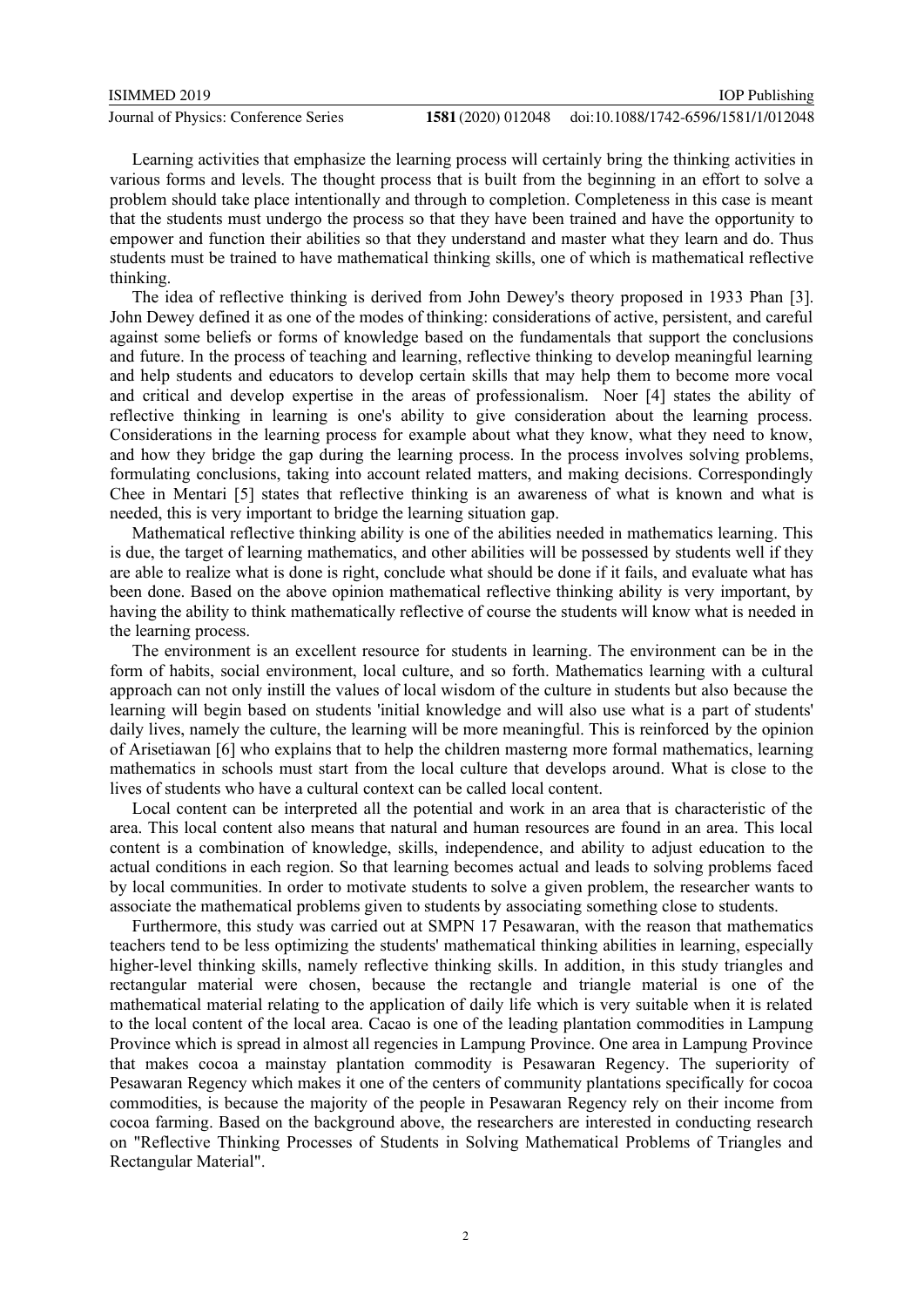Journal of Physics: Conference Series **1581** (2020) 012048

# doi:10.1088/1742-6596/1581/1/012048

## **2. Research methods**

This type of research used in this study is a descriptive study using a qualitative approach because the data generated will be presented in the form of sentence descriptions. The description in question is about the reflective thinking process of students in solving the mathematics problem of triangle and rectangular materials

Cacao is one of the leading plantation commodities in Lampung Province which is spread in almost all regencies in Lampung Province. One area in Lampung Province that makes cocoa as a mainstay plantation commodity is Pesawaran Regency. The superiority of Pesawaran Regency which makes it one of the centers of community plantations specifically for cocoa commodities, is because the majority of the society in Pesawaran Regency rely on their income from cocoa farming. One of the cocoa producing areas in Pesawaran is in the Gedung Tataan. Because of that, the author tries to associate the local context about cocoa plantations which are presented in the form of the test instruments.

The subjects of this study were students of 8C grade in odd semester of SMP Negeri 17 Pesawaran. Based on existing data, out of 32 students who took the test and then selected 5 students who took part in the interview. Where the five subjects are students who fullfill all the indicators of reflective thinking. The instruments used in this study were question sheets and interview guidelines. Then the two instruments are validated. The validation of the instrument was carried out by three validators, namely 2 mathematics education lecturers and the teacher of 8C grade at SMP Negeri 17 Pesawaran.

Data collection was carried out in this study by providing written tests in the form of a description of the subject matter of Triangle and Rectangular. The test is done once in the form of a written test, the test is given to all students without exception. After the written test is finished, an interview is conducted which aims to find out the students' thinking processes in solving math problems. The selection of interview subjects was carried out based on the results of the written reflective thinking students 'test results along with the researchers' observations.

The data obtained were analyzed using the indicator guidelines that have been created to obtain student data that can be subject to interviews. Indicators of reflective thinking in solving math problems are as follows:

|    | Deskripsi fase berpikir reflektif                                                   |
|----|-------------------------------------------------------------------------------------|
| 1. | Reacting (reflective thinking for action), in this phase things must carried out by |
|    | students are:                                                                       |
|    | a. Mention what is known.                                                           |
|    | b. Mention what is asked.                                                           |
|    | c. Mention the relationship between the questioned and the known.                   |
|    | d. Being able to explain what is known is enough to answer the question.            |
|    | e. Mention or explain the methods that are considered effective for solve the       |
|    | problem.                                                                            |
|    | 2. Comparing (reflective thinking for evaluation), in this phase students do the    |
|    | following:                                                                          |
|    | a. Explain the answers to the problems found.                                       |
|    | b. Linking the problem in question with the of Triangle and Rectangular             |
|    | Materials problem that was encountered.                                             |
|    | c. Linking the problem in question with the problem that has been faced.            |
| 3. | Contemplating (reflective thinking for critical inquiry), in this phase students do |
|    | the following:                                                                      |
|    | a. Determine the intent of the problem.                                             |
|    | b. Detect the truth in determining answers.                                         |
|    | c. Detects if an error occurs in determining the answer.                            |
|    | d. Correct and explain if an error occurs from the answer                           |
|    | e. Make conclusions correctly.                                                      |

**Table 1.** Indicators of reflective thinking in solving mathematical problems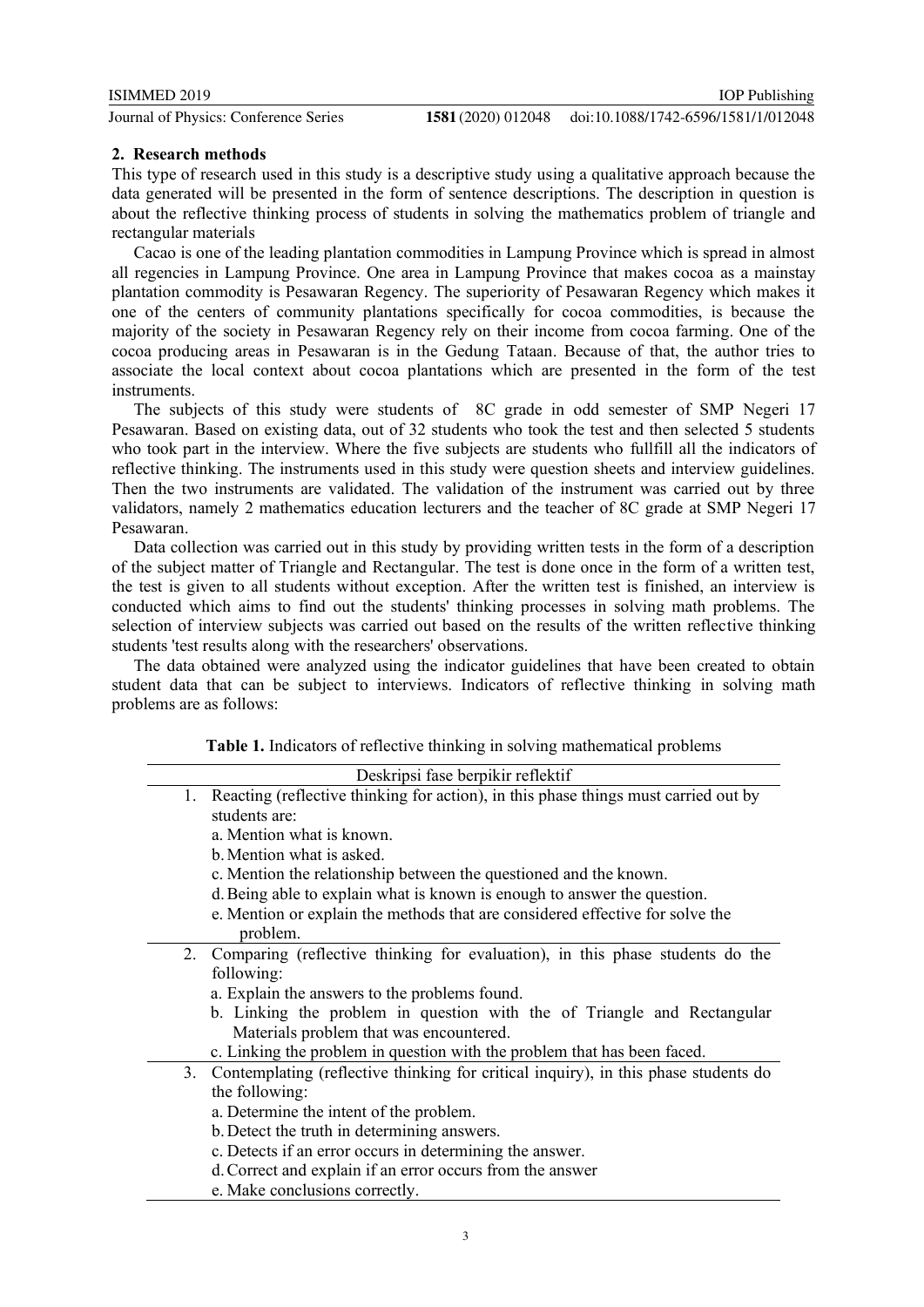Journal of Physics: Conference Series **1581** (2020) 012048

#### doi:10.1088/1742-6596/1581/1/012048

#### **3. Result and discussion**

Based on the analysis of the data that has been done, it is known if the  $S_1$  subject in fulfilling the Reacting phase in questions number 1, number 2, and number 4 is able to express in his own sentence in accordance with the interview as well as being able to mention the known, mentioning the questioned, can also mention the relationship between those who are asked with what is known, able to explain what is known is sufficient to answer what is asked, and can mention the methods that are considered effective for  $S_1$  subjects to use. In fulfilling the Comparing phase,  $S_1$  subjects are able to explain the answers to problems that have been resolved in accordance with interviews, can also explain the relationships and relate the problems that  $S_1$  subjects have faced with the problems currently she get. Then in fulfilling the Contemplating phase, S<sub>1</sub> subjects can make the conclusions in accordance with the interview. For question number 3,  $S_1$  subject can also fulfill the Reacting phase with her own sentences in accordance with the interview, in the Comparing phase she can only explain the completion. Then in fulfilling the Contemplating phase,  $S_1$  subjects can make the conclusions in accordance with the interview. From the problems of questions number 1 to number 4 it can be concluded that for the process of thinking in solving math problems is reflective.

 $S_2$  subjects in fulfilling the Reacting phase in questions number 1 and number 4 are able to express in her own sentences in accordance with the interview as well as being able to mention the known, mentioning the questioned, can also mention the relationship between the asked and the known, able to explain what is known is sufficient to answer what is asked, and can mention methods that are considered effective for her to use. In fulfilling the Comparing phase,  $S_2$  subjects is able to explain the answers to the problems that have been resolved in accordance with interviews, can also explain relationships and relate problems that  $S_2$  subjects have faced with the problems that she is currently getting. Then in fulfilling the Contemplating phase,  $S_2$  subjects can make conclusions that are appropriate for the interview.

For question number 2, the  $S_2$  subject can also fulfill all the Reacting phases with her own sentence in accordance with the interview, in the Comparing phase the  $S_2$  subjects can only explain the settlement again. Then in fulfilling the Contemplating phase, the  $S_2$  subject can make conclusions in accordance with the interview, able to detect the truth of the problem answers correctly and can correct problems if there are errors. Whereas for question number 3, the  $S_2$  subject only fulfills the Reacting phase which is able to express in her own sentence in accordance with the interview as well as being able to mention the known, mentioning the questioned, can also mention the relationship between the asked and the known, able to explain what is known is sufficient to answer what is asked, and can mention methods that are considered effective for her to use. From the problems of questions number 1 to number 4 it can be concluded that for the thought process of solving mathematics problems the  $S_2$  subject is quite reflective.

 $S_3$  subject in fulfilling the Reacting phase in questions number 1 to number 4 is able to express in his own sentence in accordance with the interview as well as being able to mention the known, mentioning the questioned, can also mention the relationship between the asked and the known, able to explain what is known is sufficient to answer the question, and can name a method deemed effective for him to use. In fulfilling the Comparing phase,  $S_3$  subjects is able to explain the answers to the problems that have been resolved in accordance with the interview, can also explain the relationship and relate the problems that the  $S_3$  subject has faced with the problems that he is currently getting. Then in fulfilling the Contemplating phase, he can make conclusions in accordance with the interview, able to detect the correct answers to the problems correctly and can correct problems if there are errors. From the problems of questions number 1 to number 4 it can be concluded that for the process of thinking in solving math problems  $S_3$  subjects are reflective.

 $S_4$  subject in fulfilling the reacting phase in questions number 1 to number 2 is able to express in his own sentence in accordance with the interview as well as being able to mention the known, mentioning the asked, can also mention the relationship between the asked and the known, able to explain what is known and it's enough to answer the question, and can mention a method which is effective for the  $S_4$  subject to use. In fulfilling the comparing phase,  $S_4$  subject is able to explain the answers to the problems that have been resolved in accordance with the interview, can also explain the relationship and can associate the problems that the S4 subject ever faced with the problems currently get. Then in fulfilling the contemplating phase, S4 subject can make the conclusions which accordance with the interview, able to detect the truth of the problem answers correctly and can correct the